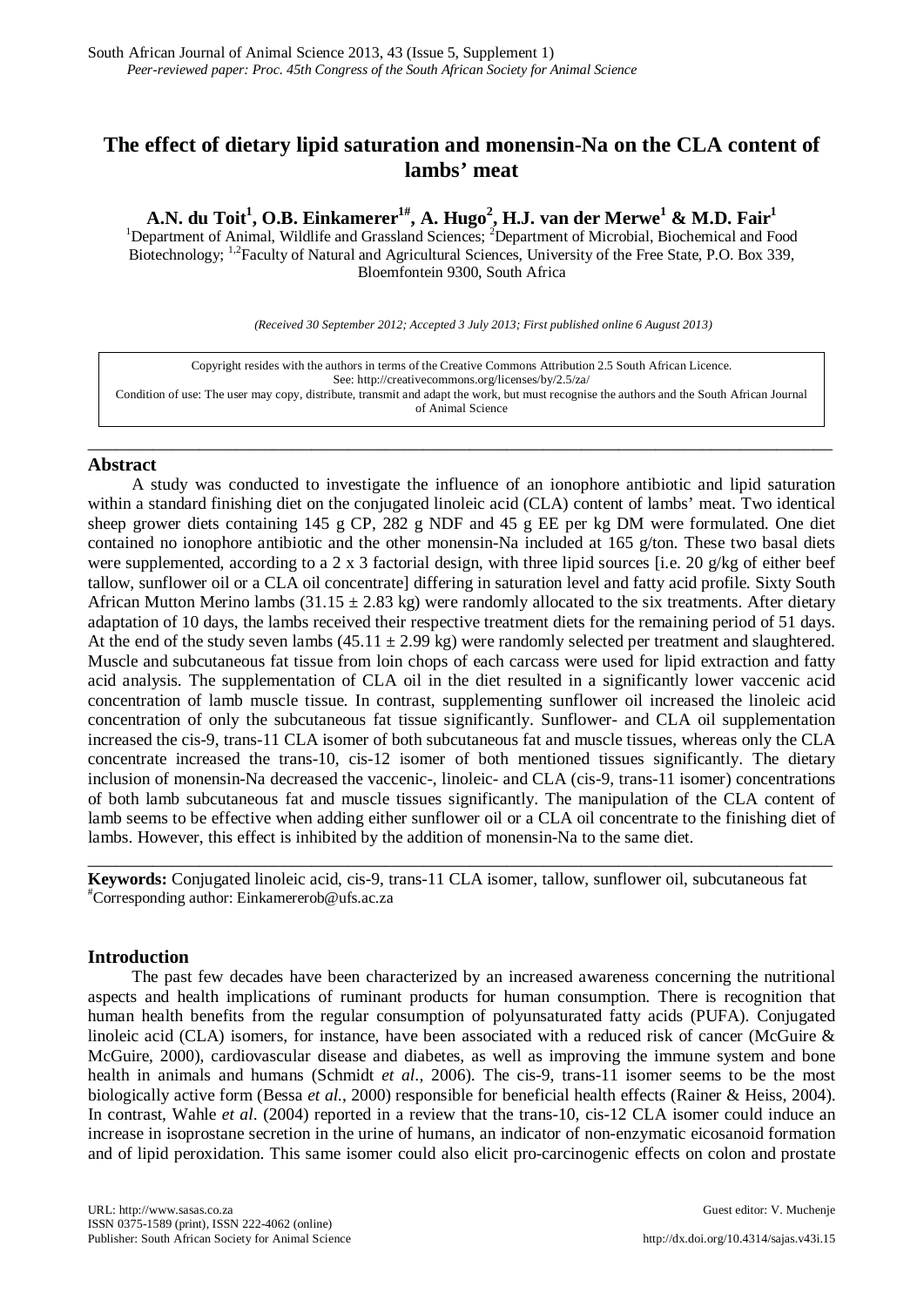cancer, as well as increase insulin concentrations in blood plasma with an accompanying enhanced insulin sensitivity.

However, because of the positive effects, there has been increased interest in finding different ways to favourably manipulate the fatty acid composition of ruminant meat and -products. Apart from lipid supplementation (Schollan *et al*., 2006), limiting the ruminal biohydrogenation of fatty acids may increase its content in ruminant meat (Bessa *et al*., 2000). It is well documented that changes in the rumen environment lead to changes in the microbial population and microbial activity. This in turn affects the digestion of lipids in the rumen and consequently fatty acids produced due to biohydrogenation (Martin & Jenkins, 2002).

Ionophore antibiotics have been proven to inhibit several microbial species involved in ruminal biohydrogenation (Jenkins *et al*., 2003). Limiting the extent of rumen lipid metabolism when supplementing ionophores led to subsequent changes in milk lipid fatty acid composition of dairy cows, where especially higher vaccenic acid (C18:1*t*11) and CLA concentrations were observed (Sauer *et al*., 1998; Bell *et al*., 2006). When used in conjunction with dietary PUFAs higher levels of vaccenic acid and CLA-isomers were observed in milk fat (Bell *et al*., 2006).

No research, however, has been conducted regarding similar effects of ionophores on the fatty acid composition of lambs' meat. Therefore, the aim of this study was to determine the effect of lipid saturation and ionophore inclusion within a standard finishing diet of lambs on the CLA content of muscle and adipose tissues.

#### **Materials and Methods**

All procedures conducted during this study were approved by the Interfaculty Animal Ethics Committee for Animal Experimentation at the University of the Free State (Animal Experiment No. 10/2010).

Two identical sheep grower diets containing 145 g crude protein (CP), 282 g neutral detergent fibre (NDF) and 45 g ether extract (EE) per kg DM were formulated. One diet contained no ionophore antibiotic and the other monensin-Na, included at 165 g/ton according to the mean registered level of the respective supplier. These two basal diets were supplemented, according to a 2 x 3 factorial design, with three lipid sources [i.e. 20 g/kg of either saturated beef tallow, unsaturated sunflower oil or an unsaturated CLA oil concentrate (containing 60% CLA)] differing in saturation level and fatty acid profile. Sixty South African Mutton Merino lambs (31.2  $\pm$  2.83 kg) were randomly allocated to the six treatments (n = 10 lambs/treatment). After dietary adaptation (10 days) all lambs received their respective treatment diets for the remaining period of 51 days. At termination of the study seven lambs per treatment (45.1  $\pm$  2.99 kg) were randomly selected and slaughtered. Lipid from muscle and subcutaneous fat tissue of loin chops of each carcass were quantitatively extracted (Folch *et al*., 1957), stored in a polytop (glass vial, with push-in top) and frozen at –20 °C under a blanket of nitrogen, pending fatty acid analyses using gas chromatography.

The data were subjected to PROC ANOVA and analysed according to a 3 x 2 factorial arrangement of treatments and tested for significant differences using the General Linear Model (GLM) procedures of the SAS programme (SAS, 1999). Tukey's honest significant difference (HSD) test was used to identify significant differences (*P* < 0.05) between treatments (SAS, 1999).

#### **Results and Discussions**

The effect of dietary lipid source and ionophore inclusion on the CLA content of intramuscular- and subcutaneous fat tissue of S.A. Mutton Merino lambs are shown in Table 1. Only the major fatty acids that play a role in the biohydrogenation pathway of CLA were included.

From Table 1 it can be seen that tallow inclusion increased  $(P \le 0.05)$  the vaccenic acid (C18:1*t*11) concentration of lamb muscle tissue, compared to the CLA treatment. Following sunflower oil inclusion, the linoleic acid (C18:2 c9, 12 n-6) concentration was increased (*P* <0.05) only in adipose tissue. These effects seem to be consistent with the literature, stating that the fatty acid composition of muscle and adipose tissue is influenced by the fatty acid composition of the diet fed to ruminants (Demeyer & Doreau, 1999); although, the effect may differ depending on the deposit site, either for muscle or adipose tissue (Oka *et al*., 2002). However, results in literature seem to be variable. Diets containing high levels of linoleic acid (*P* <0.05) increased its level in lamb meat (Ivan *et al*., 2001), whereas Manso *et al*. (2009) reported no effects on Merino lamb muscle tissue. Schollan *et al.* (2006) mentioned that the fatty acid composition of muscle tissue is less influenced by diet than that of adipose tissue, as most of the fatty acids are located in phospholipids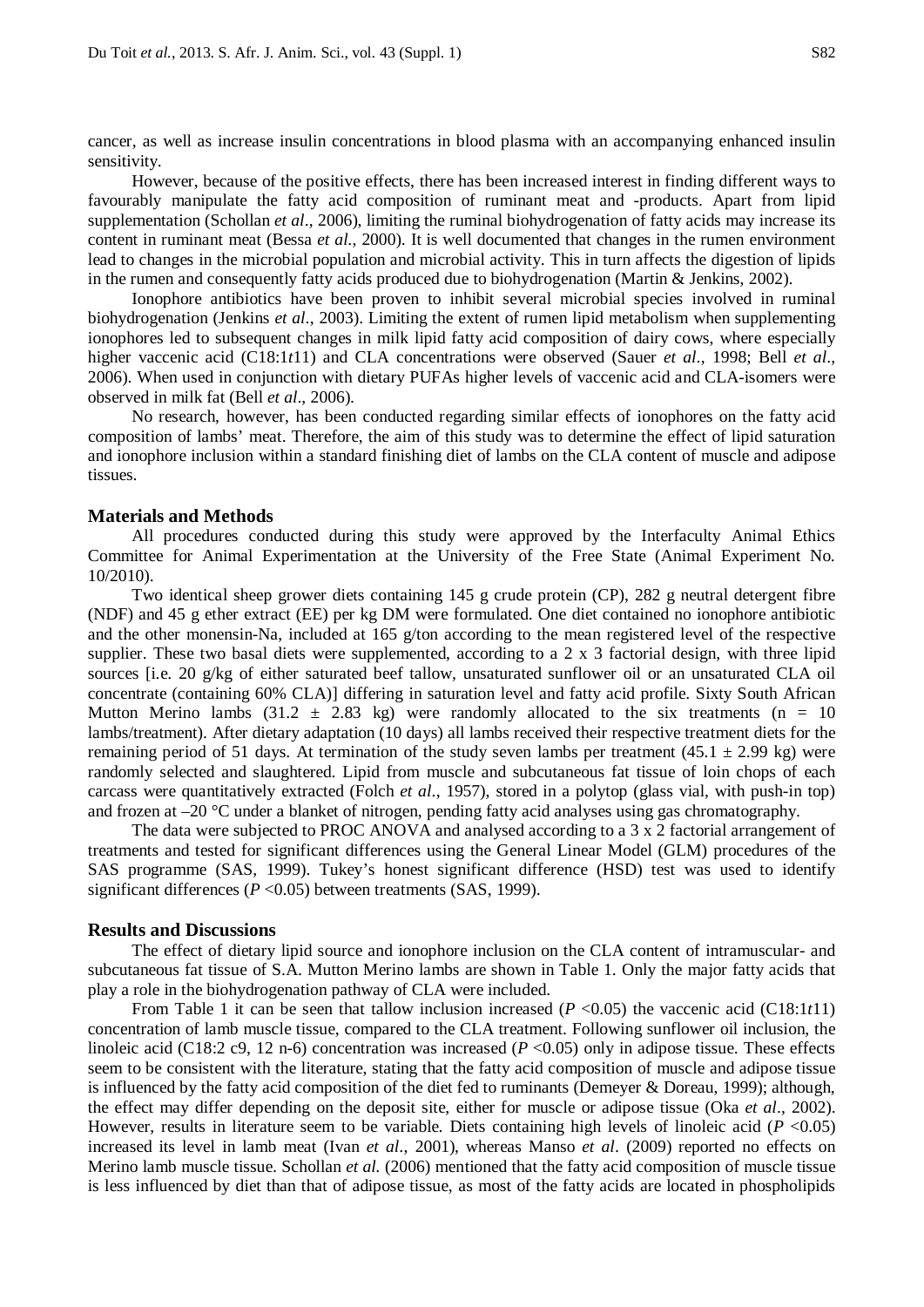and cellular membranes (Wood *et al*., 2008). Their fatty acid composition is fairly stable in order to ensure normal membrane function and thus cellular metabolism (Jerónimo *et al*., 2009).

|                                                        |  |  |  | Table 1 The effect of dietary lipid source and ionophore inclusion on the fatty acid composition of muscle- |
|--------------------------------------------------------|--|--|--|-------------------------------------------------------------------------------------------------------------|
| and adipose tissue of S.A. Mutton Merino lambs (means) |  |  |  |                                                                                                             |

| Parameter                                        | Lipid source<br>$(20 \text{ g/kg})$ |                   |                   | Ionophore<br>$(165 \text{ g/ton})$ |            |                 | Significance<br>( <i>P</i> -value) |             |       |  |  |
|--------------------------------------------------|-------------------------------------|-------------------|-------------------|------------------------------------|------------|-----------------|------------------------------------|-------------|-------|--|--|
|                                                  | Tallow                              | Sunflower<br>oil  | $CLA^*$           | Not<br>included                    | Included   | Lipid<br>source | Ionophore                          | Interaction | CV    |  |  |
| Muscle tissue (% of total fatty acids)           |                                     |                   |                   |                                    |            |                 |                                    |             |       |  |  |
| Fat content (%)                                  | 3.97                                | 4.63              | 4.31              | 4.10                               | 4.51       | 0.1781          | 0.1493                             | 0.5442      | 19.5  |  |  |
| Vaccenic acid                                    | $1.43^{\circ}$                      | $1.31^{ab}$       | $1.20^{b}$        | 1.38 <sup>1</sup>                  | $1.24^2$   | 0.0003          | 0.0013                             | 0.4498      | 9.1   |  |  |
| Linoleic acid                                    | 3.80                                | 3.90              | 3.72              | 4.19 <sup>1</sup>                  | $3.42^{2}$ | 0.8629          | 0.0072                             | 0.5429      | 21.0  |  |  |
| $CLA^{\#}(c9, t11)$                              | $0.57^{\rm a}$                      | $0.76^{\rm b}$    | $0.79^b$          | $0.83^{1}$                         | $0.58^{2}$ | 0.0015          | < 0.0001                           | 0.7755      | 20.5  |  |  |
| $CLA^*(t10, c12)$                                | 0.00 <sup>a</sup>                   | 0.00 <sup>a</sup> | $0.07^{\rm b}$    | 0.03                               | 0.02       | 0.0060          | 0.5372                             | 0.6807      | 243.1 |  |  |
| Subcutaneous fat tissue (% of total fatty acids) |                                     |                   |                   |                                    |            |                 |                                    |             |       |  |  |
| Fat content $(\%)$                               | 74.5                                | 74.6              | 75.4              | 74.9                               | 74.7       | 0.7388          | 0.8400                             | 0.2823      | 4.0   |  |  |
| Vaccenic acid                                    | 1.15                                | 1.16              | 1.06              | 1.22 <sup>1</sup>                  | $1.03^2$   | 0.1747          | 0.0002                             | 0.1057      | 12.2  |  |  |
| Linoleic acid                                    | $2.18^{a}$                          | $3.16^{b}$        | $2.30^{\rm a}$    | 2.69 <sup>1</sup>                  | $2.41^{2}$ | < 0.0001        | 0.0457                             | 0.5855      | 16.0  |  |  |
| $CLA$ (c9, t11)                                  | 0.68 <sup>a</sup>                   | 1.00 <sup>b</sup> | 1.09 <sup>b</sup> | 1.12 <sup>1</sup>                  | $0.73^{2}$ | 0.0009          | < 0.0001                           | 0.4586      | 26.9  |  |  |
| CLA (t10, c12)                                   | 0.00 <sup>a</sup>                   | 0.00 <sup>a</sup> | $0.16^b$          | 0.05                               | 0.05       | < 0.0001        | 0.5182                             | 0.6561      | 26.5  |  |  |

Row means with different superscripts differ  $(P < 0.05)$  within lipid source.

<sup>1,2</sup> Row means with different superscripts differ  $(P < 0.05)$  within ionophore inclusion.

CLA: conjugated linoleic acid; CV: coefficient of variation (%).

The addition of sunflower oil and a CLA concentrate in the finishing diets of lambs increased (*P* <0.05) the cis-9, trans-11 CLA-isomer of both muscle- and adipose fat tissue of lambs compared to those fed the tallow diets (Table 1). This significant increase occurred despite the fact that beef tallow contains very low quantities of the mentioned isomer, whereas the same isomer was not detected within the sunflower oil treatments. This result corresponds with most studies where linoleic acid rich lipid sources were supplemented in ruminant diets (Ivan *et al*., 2001; Wynn *et al*., 2006). Conjugated linoleic acid is produced by different bacterial species in the rumen through the isomerisation of linoleic acid, but also through the endogenous synthesis in body tissues from vaccenic acid via Δ9-desaturase enzymes (Woods & Fearon, 2009). After the isomerisation of linoleic acid in the rumen, the cis-9, trans-11 CLA-isomer is rapidly hydrogenated to vaccenic acid (Bauman *et al*., 1999). The increase of CLA was expected since the sunflower oil diet contained much more linoleic acid compared to the other treatments. The available vaccenic acid content within muscle tissue could also be de-saturated to the cis-9, trans-11-isomer of CLA (Schmidt *et al*., 2006), thereby possibly lowering the vaccenic acid concentration within the same tissues. It is, however, not clear if this was the case in the present study since the CLA concentration of lamb tissue could also originate from the absorbed CLA formed in the rumen (biohydrogenated) (Schmidt *et al*., 2006).

The addition of the CLA concentrate in the finishing diet of lambs also increased ( $P \le 0.05$ ) the trans-10, cis-12 CLA-isomer of both muscle- and adipose fat tissue compared to the other treatments (Table 1). However, the trans-10, cis-12-isomer of CLA cannot be synthesized by animal tissues (Raes *et al*., 2004) and therefore could only originate from a dietary source. Manso *et al*. (2009) mentioned that some studies have, however, recorded significant increases in muscle- and/or adipose tissue trans-10, cis-12-CLA concentration after including linoleic acid rich supplements in the diets of lambs. Yet, this was not the case in the present study.

From the results in Table 1 it further seems that monensin-Na inclusion in the finishing diets of lambs decreased (*P* <0.05) the vaccenic acid, linoleic acid, as well as the cis-9, trans-11 CLA-isomer concentrations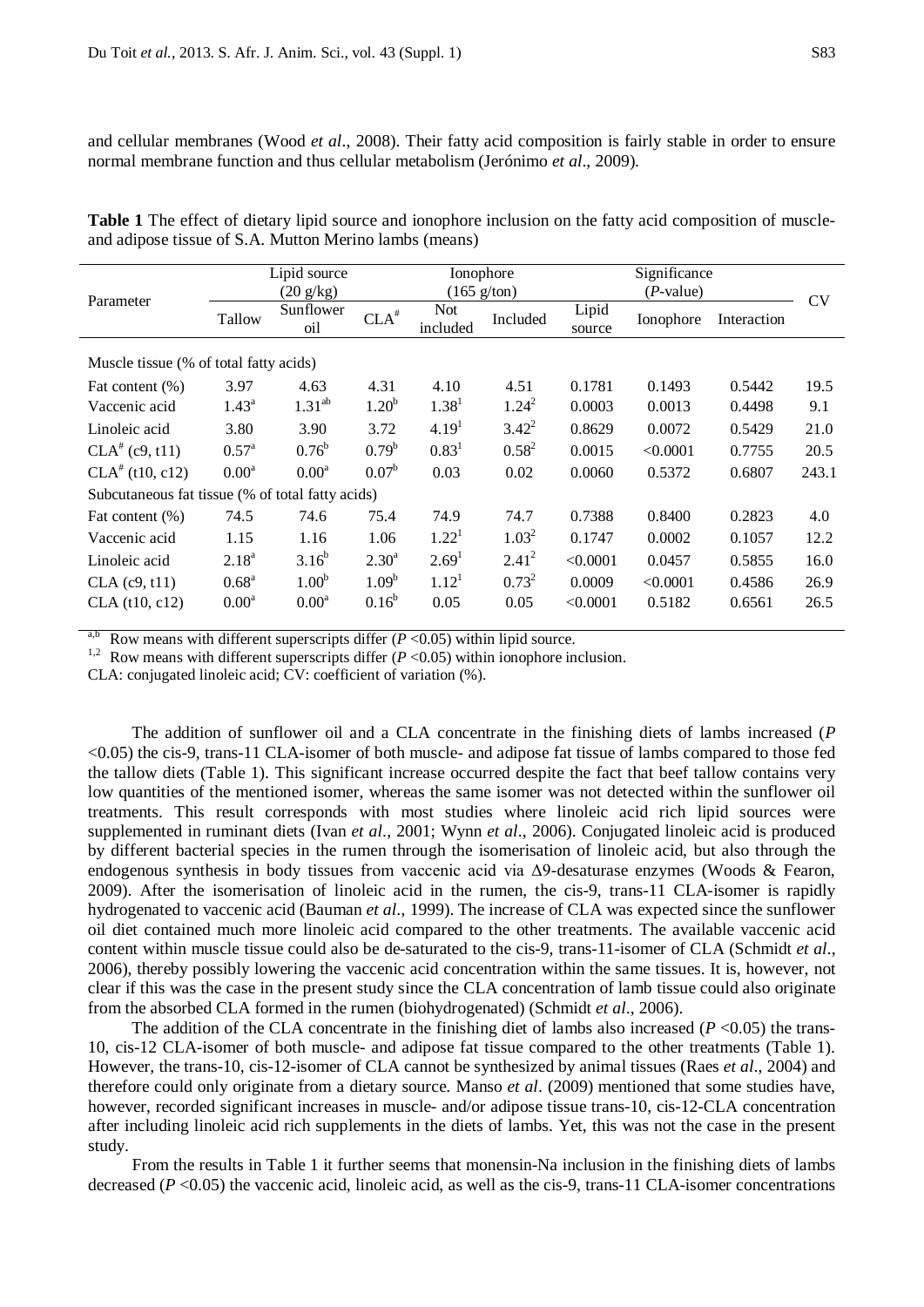of both muscle- and adipose tissue. This decrease may be attributed to the significant (*P* <0.005) lower dry matter feed intake (DMI) of lambs observed for the basal diets supplemented with monensin-Na, compared to no supplementation (1546 vs. 1685 g/day, respectively). This probably led to a decrease in total available fatty acid substrate intake for possible deposition in animal tissues.

As explained earlier, the decrease in the cis-9, trans-11 CLA concentration of lamb muscle tissue following monensin-Na inclusion in the present study was unexpected. The reason for the negative effects of monensin-Na supplementation on both CLA and vaccenic acid content of lamb meat found in the study is unclear. Besides the negative effect on intake and therefore less available substrate, it might also be that monensin-Na has unknown effects on the metabolism and consequent deposition of CLA in lambs' meat. This view is supported by research where rumen independent monensin administration has been shown to alter insulin, free fatty acids (FFA), glucose, as well as several mineral levels in ruminant plasma; thus, indicating metabolic effects independent of changes in ruminal metabolism (Armstrong & Spears, 1988).

#### **Conclusion**

Results indicated that the fatty acid profile of lambs can be manipulated by the inclusion of alternate lipid sources in the diet. The manipulation of the CLA content of lambs seems to be effective when adding either sunflower oil or a CLA oil concentrate to the finishing diet of lambs. This effect is, however, negatively affected by the addition of monensin to the same diet.

#### **Acknowledgements**

The authors wish to acknowledge Nutri Feeds for their financial support during this study.

#### **References**

- Armstrong, J.D. & Spears, J.W., 1988. Intravenous administration of ionophores in ruminants: Effects on metabolism independent of the rumen. J. Anim. Sci. 66, 1807-1817.
- Bauman, D.E., Baumgard, L.H., Corl, B.A. & Griinari, J.M., 1999. Proc. Am. Soc. Anim. Sci., 1-15.
- Bell, J.A., Griinari, J.M. & Kennelly, J.J., 2006. Effect of safflower oil, flaxseed oil, monensin and vitamin E on concentration of conjugated linoleic acid in bovine milk fat. J. Dairy Sci. 89, 733-748.
- Bessa, R.J.B., Santos-Silva, J., Robeiro, J.M.R. & Portugal, A.V., 2000. Reticulo-rumen biohydrogenation and the enrichment of ruminant edible products with linoleic acid conjugated isomers. Livest. Prod. Sci. 63, 201-211.
- Demeyer, D. & Doreau, M., 1999. Targets and procedures for altering ruminant meat and milk lipids. Proc. Nutr. Soc. 58, 593-609.
- Folch, J., Lees, M. & Sloane-Stanley, G.H., 1957. A simple method for the isolation and purification of total lipids from animal tissue. J. Biol. Chem. 226, 497-509.
- Ivan, M., Mir, P.S., Koenig, K.M., Rode, L.M., Neill, L. & Mir, Z., 2001. Effects of dietary sunflower seed oil on rumen protozoa population and tissue concentration of conjugated linoleic acid in sheep. Small Rumin. Nutr. 41, 215-227.
- Jenkins, T.C., Fellner, V. & McGuffey, R.K., 2003. Monensin by fat interaction on trans fatty acids in cultures of mixed ruminal microorganism grown in continuous fermenters fed corn or barley. J. Dairy. Sci. 86, 324-330.
- Jerónimo, E., Alves, S.P., Prates, J.A.M., Santos-Silva, J. & Bessa, R.J.B., 2009. Effect of dietary replacement of sunflower oil with linseed oil on the intramuscular fatty acids of lamb meat. Meat Sci. 83, 499-505.
- Manso, T., Bodas, R., Castro, T., Jimeno, V. & Mantecon, A.R., 2009. Animal performance and fatty acid composition of lambs fed with different vegetable oils. Meat Sci. 83, 511-516.
- Martin, S.A. & Jenkins, T.C., 2002. Factors affecting conjugated linoleic acid production by mixed ruminal bacteria. Univ. Georgia, CAES, Dept. Anim. Dairy Sci., 2001/2002 Annual report.
- McGuire, M.A. & McGuire, M.K., 2000. Conjugated linoleic acid (CLA): A ruminant fatty acid with beneficial effects on human health. Proc. Am. Soc. Anim. Sci. 1-8.